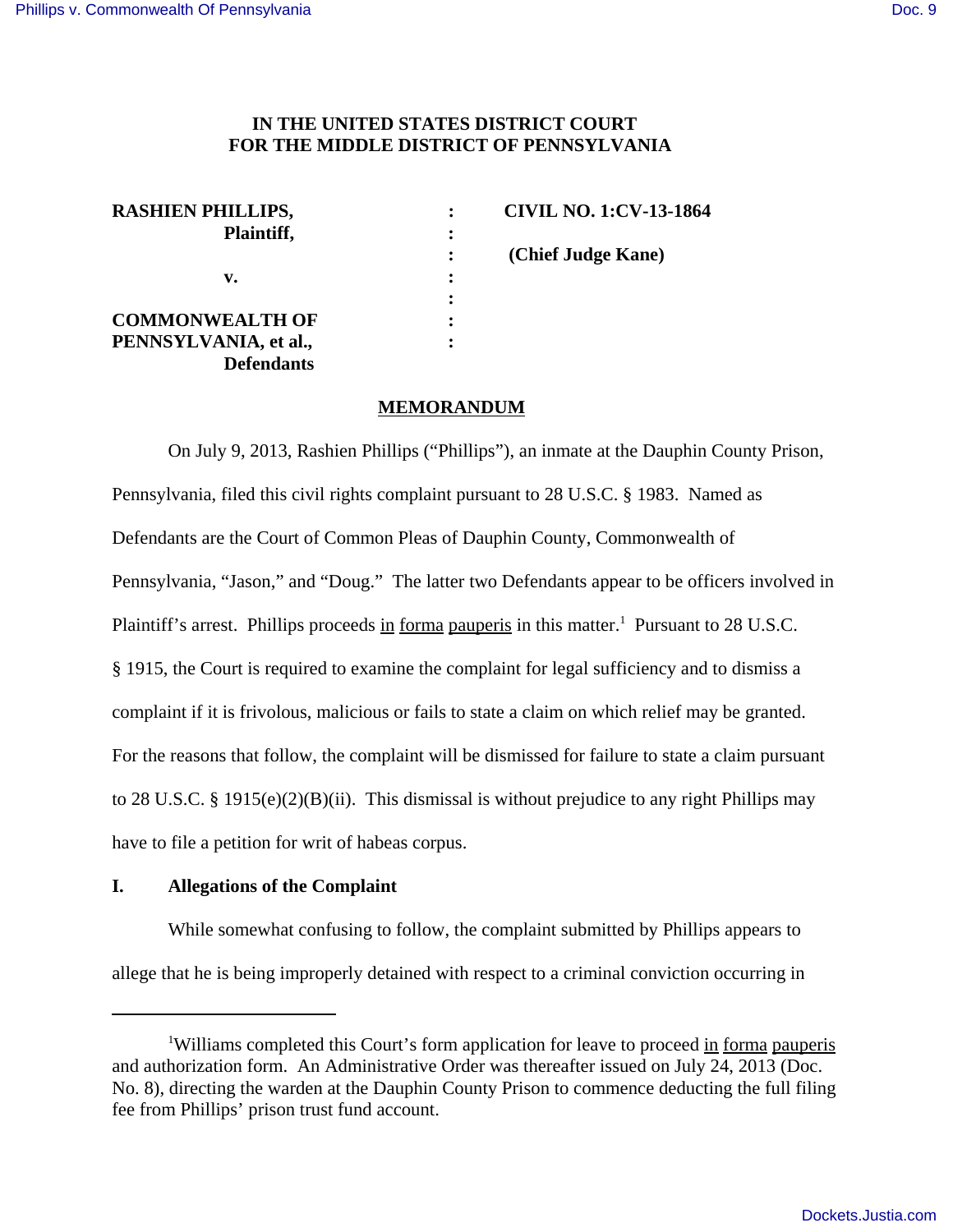Dauphin County, Pennsylvania. Phillips claims that no crime was ever committed and seeks help. He claims that Defendant Jason placed handcuffs on him and ultimately took him to the Dauphin County Prison for no reason. As relief he seeks the expungement of his criminal record, his release from the Dauphin County Prison, and any money from this lawsuit. On July 24, 2013, Phillips submitted another document in this case entitled "Motion for Relief of Post Conviction." (Doc. No. 5.) This filing will be construed as a supplement to the complaint. In this document, Phillips seeks his immediate release from prison. (Id. at 3.) He also appears to claim that his sentence was amended and argues he is entitled to credit to his sentence. (Id. at 2.)

### **II. Discussion**

 28 U.S.C. § 1915 imposes obligations on prisoners who file civil actions in federal court and wish to proceed in forma pauperis. Section 1915(e)(2) provides:

> (2) Notwithstanding any filing fee, or any portion thereof, that may have been paid, the court shall dismiss the case at any time if the court determines that  $(A)$  the allegation of poverty is untrue; or  $(B)$ the action or appeal (i) is frivolous or malicious; (ii) fails to state a claim on which relief may be granted; or (iii) seeks monetary relief against a defendant who is immune from such relief.

(Emphasis added.) Federal Rule of Civil Procedure 12(b)(6) allows a defendant, in response to a complaint, to file a motion to dismiss a claim or claims for "failure to state a claim upon which relief can be granted . . . ." Section  $1915(e)(2)(B)(ii)$  provides this ground for summary dismissal of a complaint (before service) - - failure to state a claim under Rule 12(b)(6) principles. A motion to dismiss pursuant to Rule 12(b)(6) tests the legal sufficiency of the claims alleged in the complaint. Under Fed. R. Civ. P. 12(b)(6), the court must accept as true the factual allegations in the complaint, and construe any inferences to be drawn from the allegations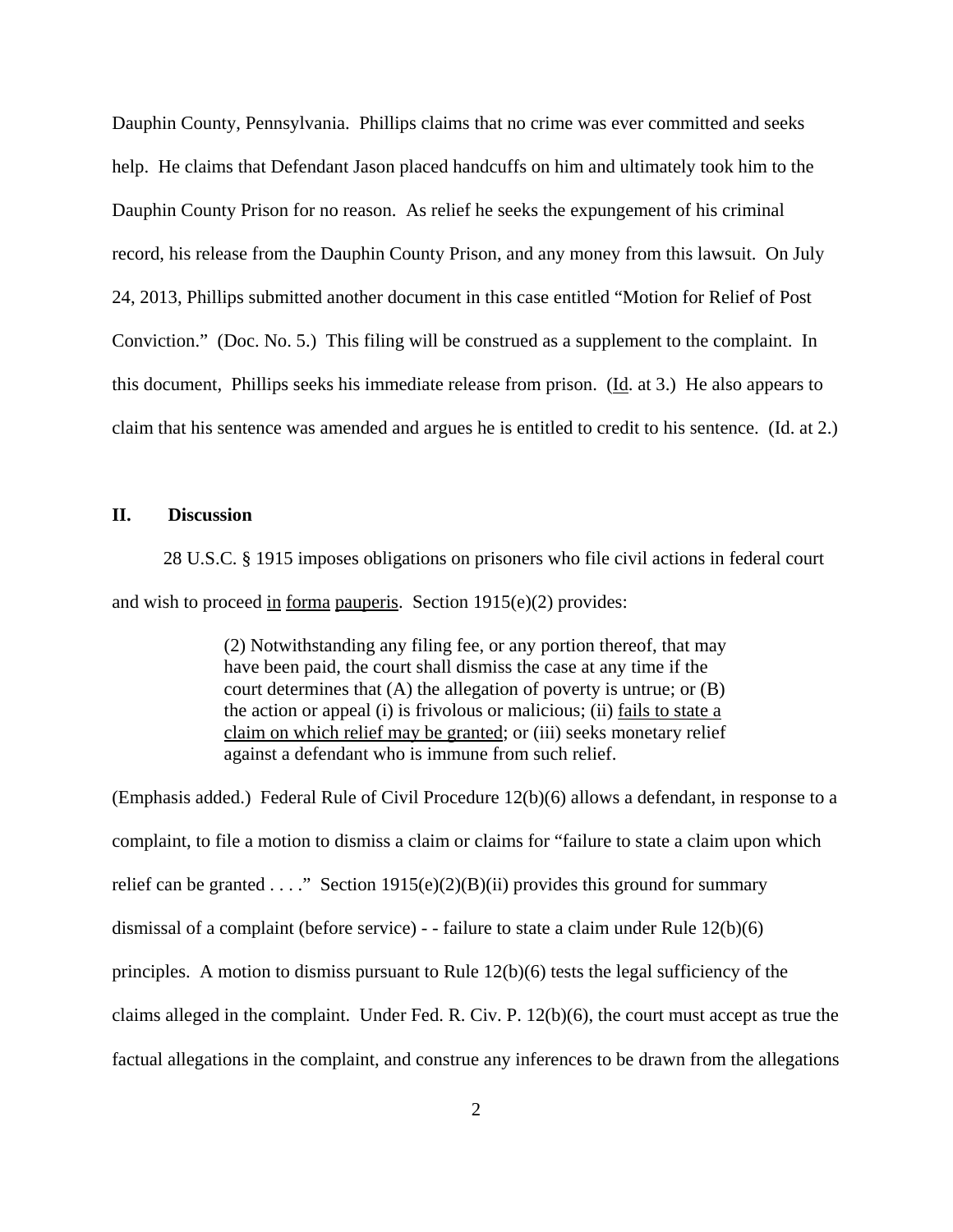in Plaintiff's favor. See Kanter v. Barella, 489 F.3d 170, 177 (3d Cir. 2007) (quoting Evancho v. Fisher, 423 F.3d 347, 350 (3d Cir. 2005)). "The assumption of truth does not apply, however, to legal conclusions couched as factual allegations or to '[t]hreadbare recitals of the elements of a cause of action, supported by mere conclusory statements.'" Marangos v. Swett, No. 08-4146, 2009 WL 1803264 (3d Cir. June 25, 2009)(citing Ashcroft v. Iqbal, \_\_\_ U.S. \_\_\_, \_\_\_, 129 S. Ct. 1937, 1949-50 (2009). In considering a motion to dismiss under Fed. R. Civ. P. 12(b)(6), a complaint must contain enough "facts to state a claim to relief that is plausible on its face" Iqbal, 129 S. Ct. at 1949 (quoting Bell Atlantic Corp. v. Twombly , 550 U.S. 544, 570 (2007), and the factual allegations "must be enough to raise a right to relief above the speculative level." Twombly, 550 U.S. at 555 (internal citations omitted); accord Iqbal, 129 S. Ct. at 1953. The facts plead must offer more "than an unadorned, the defendant-unlawfully-harmed-me accusation." Id., 120 S. Ct. at 1949 (internal quotations and citations omitted). "A claim has facial plausibility when the plaintiff pleads factual content that allows the court to draw the reasonable inference that the defendant is liable for the misconduct alleged." Iqbal, 129 S. Ct at 1949 (citing Twombly, 550 U.S. at 556). Further, a district court should provide leave to amend "when amendment could cure the deficiency and would not be inequitable." Grayson v. Mayview State Hospital, 293 F.3d 103, 106 (3d Cir. 2002). A complaint that does not establish entitlement to relief under any reasonable interpretation is properly dismissed without leave to amend. Id. at 106.

First, it is clear that Phillips raises challenges to his underlying conviction. He believes that he committed no crime and is held illegally. He further maintains that he is entitled to credit against his sentence. Phillips must pursue any such claims in a petition for writ of habeas

3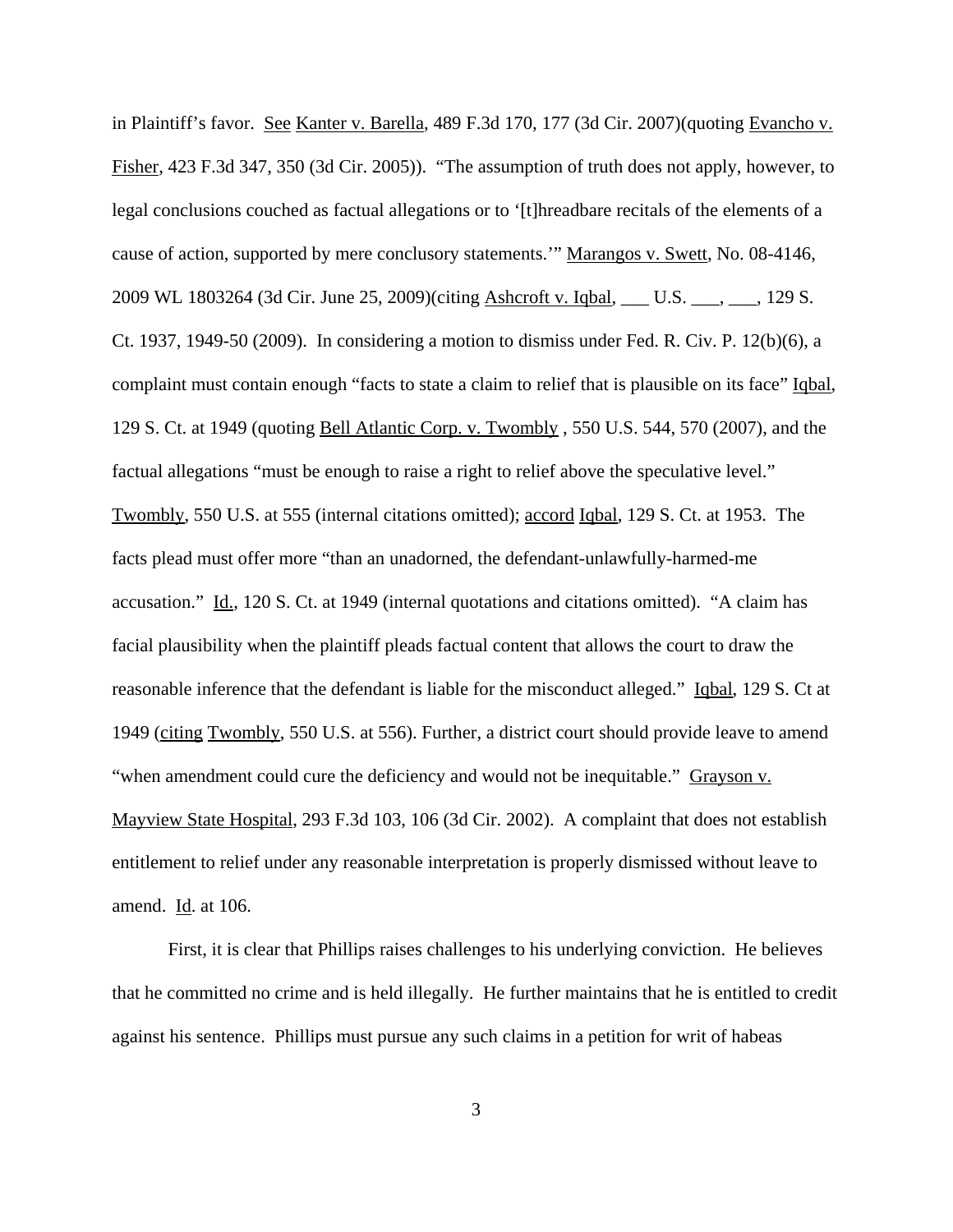corpus. It is well-settled that a civil rights action may not be employed to challenge the fact or duration of a prisoner's sentence or to seek earlier or speedier release. Preiser v. Rodriguez, 411 U.S. 475 (1975). Plaintiff is free to file a habeas corpus petition if he so chooses, however the Court expresses no opinion as to the ultimate success of any petition filed.

Further, Plaintiff's request for damages resulting from his alleged improper conviction is also subject to dismissal. In Heck v. Humphrey, 512 U.S. 477 (1994), the Supreme Court ruled that a constitutional cause of action for damages does not accrue "for allegedly unconstitutional conviction or imprisonment, or for other harm caused by actions whose unlawfulness would render a conviction or sentence invalid," until the plaintiff proves that the "conviction or sentence has been reversed on direct appeal, expunged by executive order, declared invalid by a state tribunal authorized to make such determination, or called into question by a federal court's issuance of a writ of habeas corpus." Id. at 486-87. Accordingly, the instant complaint will be dismissed for failure to state a claim pursuant 28 U.S.C. § 1915(e)(2)(B)(ii). An appropriate order follows.